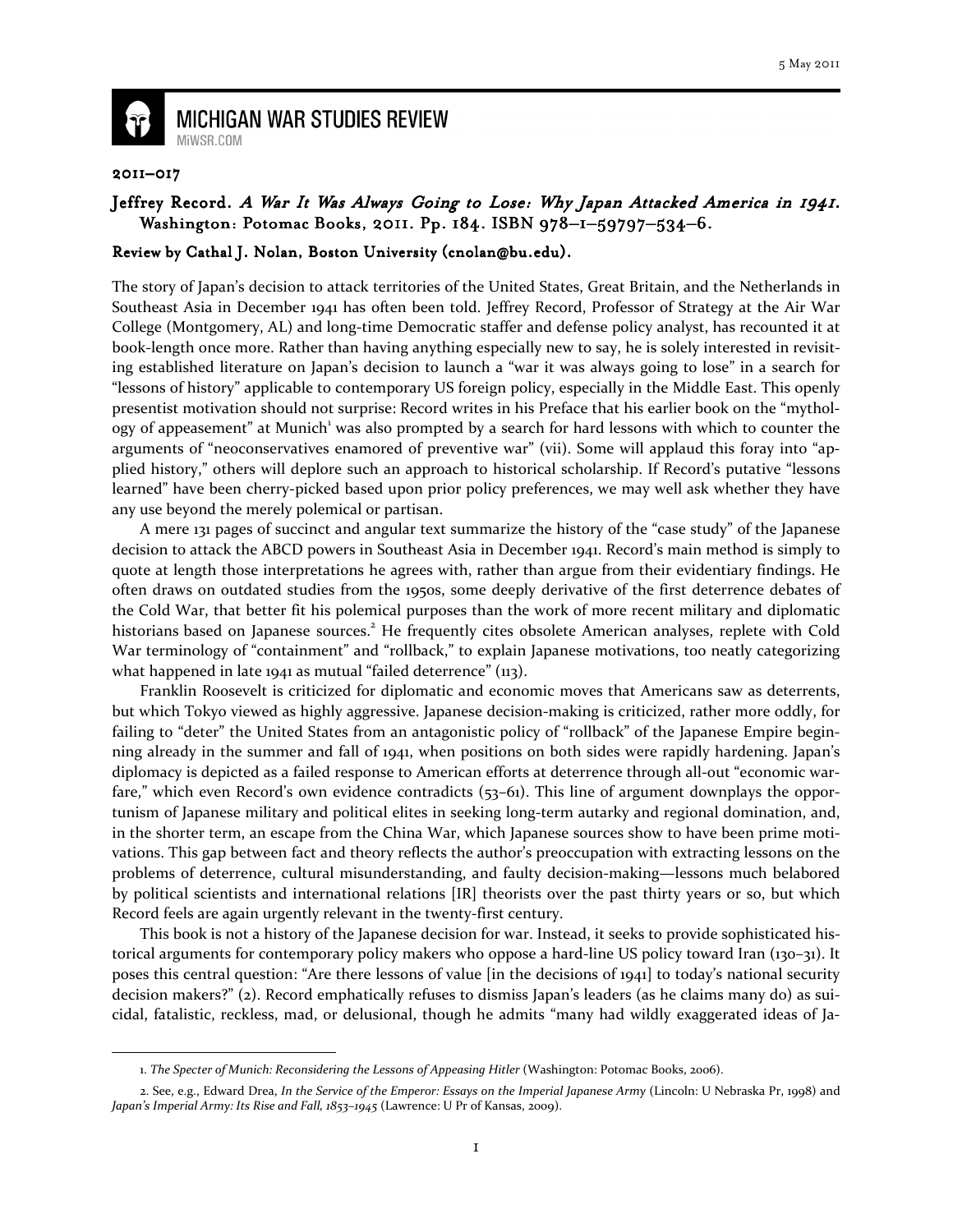pan's destiny and ability to fulfill it" (3). Instead, "it is the central conclusion of this study that the Japanese decision for war against the United States in 1941 was dictated by Japanese pride and Japan's threatened economic destruction by the United States" (6; original italics). Arguing against the strict, "rational decisionmaking paradigm" of IR theory, he adds: "The Japanese, like the Germans (and later, the Israelis), displayed a remarkable incapacity for sound strategic thinking" (6). Gratuitously dragging Israel into the discussion without explanation is the first of many departures from the events of 1941 for the sake of airing some personal or policy grievance in the here and now. Tangentially relevant events and statesmen of World War II are also considered fair game for unsupported editorial comment. Thus, Record writes off as "sheer luck" (11) the fulfillment of Winston Churchill's calculation that Great Britain could remain in the war with Germany until the Soviet Union, the United States, or both entered as its strategic allies.

After further introductory material in chapter 1, the second chapter, "Sources of Japanese-American Tension," mixes "realist" and "liberal" critiques of various aspects of prewar Japanese-American relations, including "American racism and immigration policies, the Open Door and American moralism, naval competition, Japan's seizure of Manchuria and US refusal to recognize its conversion into the puppet state of Manchukuo, Japanese aggression in China, Japan's alliance with Nazi Germany, Japan's manifest imperial ambitions in Southeast Asia, and US economic sanctioning of Japan" (13). Chapter 3 swiftly surveys developments between 1937 and 1941: on the one side, Japanese aggression in China and planned aggression in Southeast Asia; on the other, American failure to deter Japan through overly aggressive sanctions and to appreciate that Japan, like Germany, was inherently undeterrable. This casts doubt on the suitability of this particular "case study" to yield useful lessons about deterrence. Chapter 4 treats Japanese decision-making in the critical period from the fall of France in June 1940 to Tokyo's decision for war in late 1941. Chapter 5 returns to the theoretical futility of "mutual deterrence." Record starkly oversimplifies the joint failure to avoid war: "the United States was not deterred by Japanese threats because Americans were confident they could win any war with Japan, and the Japanese were not deterred by US threats because they preferred death before dishonor" (14).

Chapter 6 asks "Was War in the Pacific Inevitable?" Record uses "inevitable"—an adjective generally avoided by professional historians aware of the fundamental contingency of history—indiscriminately as suits a given argument. He nevertheless concludes that war could have been averted had Roosevelt followed a policy of appeasement rather than escalating economic confrontation, since neither China nor Southeast Asia were vital to American interests and might have been surrendered to the Japanese. He correctly points out the recklessness of Japan's imperial ambitions, strategic aspirations, and overeagerness to fight the United States and Great Britain, even while engaged in a hugely expensive war with China that many Japanese already called "The Quagmire." The Imperial Japanese Army's plans for offensive war against the Soviet Union perhaps as early as 1943 further exemplify a delusional geopolitical lust. Desiring to emulate German victories in Europe, Japan conceived the desperate hope of ending the China War by closing overland supply routes from Southeast Asia, eliminating British and French support for Chiang Kai-Shek, and foreclosing American opposition by a demoralizing victory over Britain. Those elements of high-level Japanese thinking are prominent in the literature, but not in Record's account of "Why Japan Attacked America in 1941." Is that because such a particular set of conclusions does not produce general lessons about diplomatic deterrence for a target audience of American policy makers?

What valuable lessons then purportedly flow from the Japanese "case study"? First, "fear and honor" so motivate state behavior that formal assumptions of rational decision-making must be leavened with cultural understanding, especially as American policy makers probe the miasma of the greater Middle East: "there is no substitute for knowledge of a potential adversary's history and culture" (123). This is supposedly a special problem for the United States, where "cultural ignorance" abounds. Second, "deterrence lies in the mind of the deteree, not the deterrer" (124). This merely restates the old idea of "credible threat," with the caveat that credibility be assessed not abstractly but from the perspective of one's opponent. Third, "strategy must always inform and guide operations" (125). Such advice would carry more weight if the book dealt at all with the disconnect between Japanese operations and strategy. Fourth, "economic sanctioning" can be